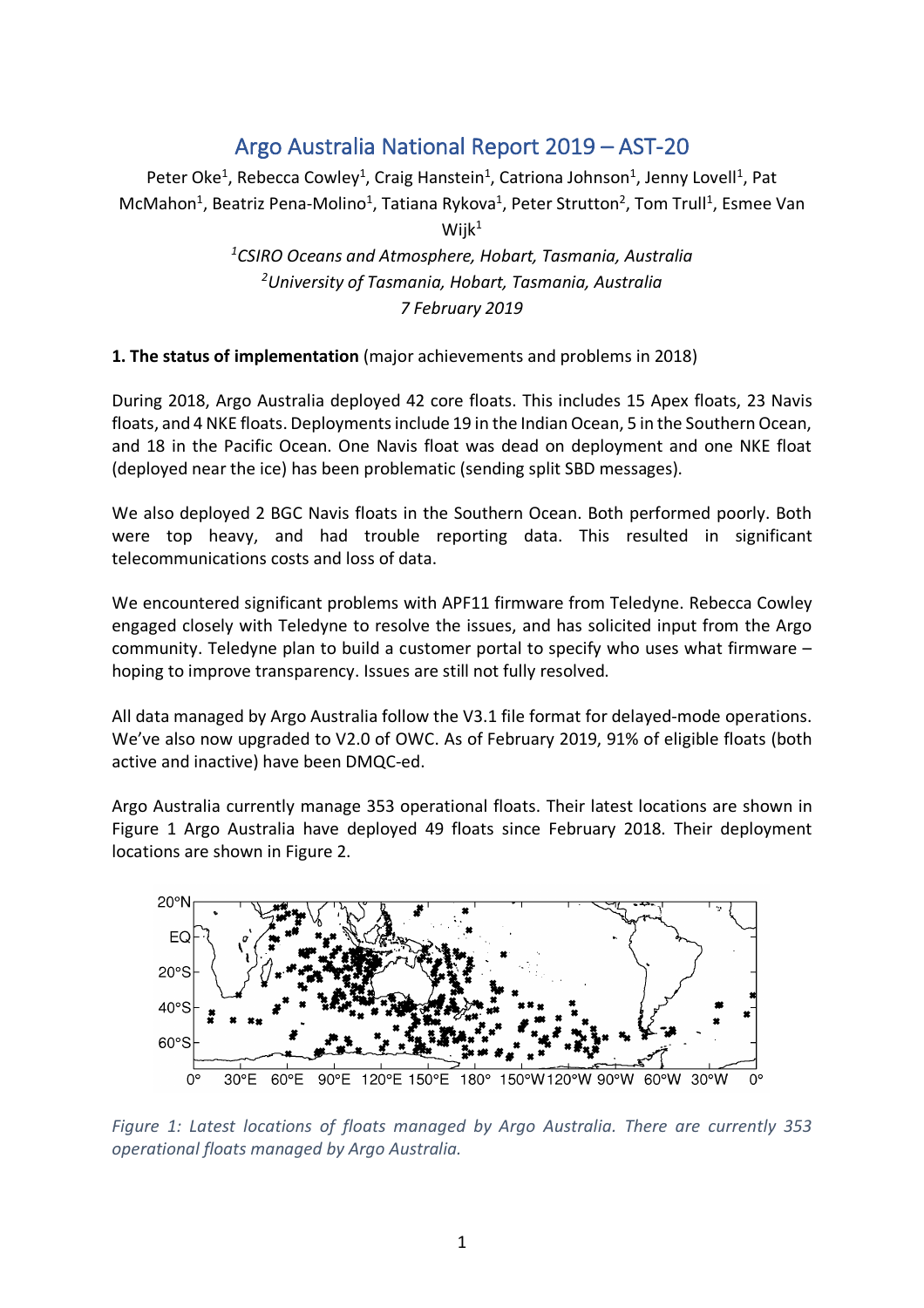

*Figure 2: Deployment locations of floats deployed by Argo Australia between February 2018 and February 2019. Argo Australia deployed 44 floats in the year since February 2018.*

# *2. Resourcing*

Argo Australia is currently finalising contracting (until June 2022) with IMOS to secure funding for salary, operating, and float purchases needed to support the Australian effort. Funding for the core Argo program has increased slightly (to  $\sim$ \$6.4M over 4 years) and new funding for a BGC Argo Program is expected (~\$2M over 4 years). Commitment from Australian partners (IMOS, CSIRO, Defence, ACE CRC, BoM) remains strong. Together the Australian partners are expected to purchase about 42 core floats per year on an ongoing basis. CSIRO also secured additional (one-off) funding to purchase an additional 70-80 floats between September 2018 and August 2020. IMOS has committed to funding the purchase of 2-3 BGC floats per year for the next 4 years. The ACE CRC (and its follow-on) plans to purchase ~2 Deep floats per year and possible some core floats (negotiations are ongoing).

For the core mission, Argo Australia has (some fraction of) two technical officers, three staff running real-time operations (one for software development), five staff contributing to the delayed-mode operations (one for software development), and two research scientists. Australian Argo supports 4.4 full-time-equivalent (FTE) staff per year to cover technical, realtime, and delayed-mode operations; and science leadership and applications. The BGC effort will likely include one full-time staff (at UTAS) dedicated to delayed-mode BGC operations and scientific applications, and some fraction of a science lead (Peter Strutton and Tom Trull will be Australia's BGC Argo leaders).

Argo Australia intends to continue providing funding to support operations of the RV Kaharoa (and its successor) and has secured funding for this out to 2022.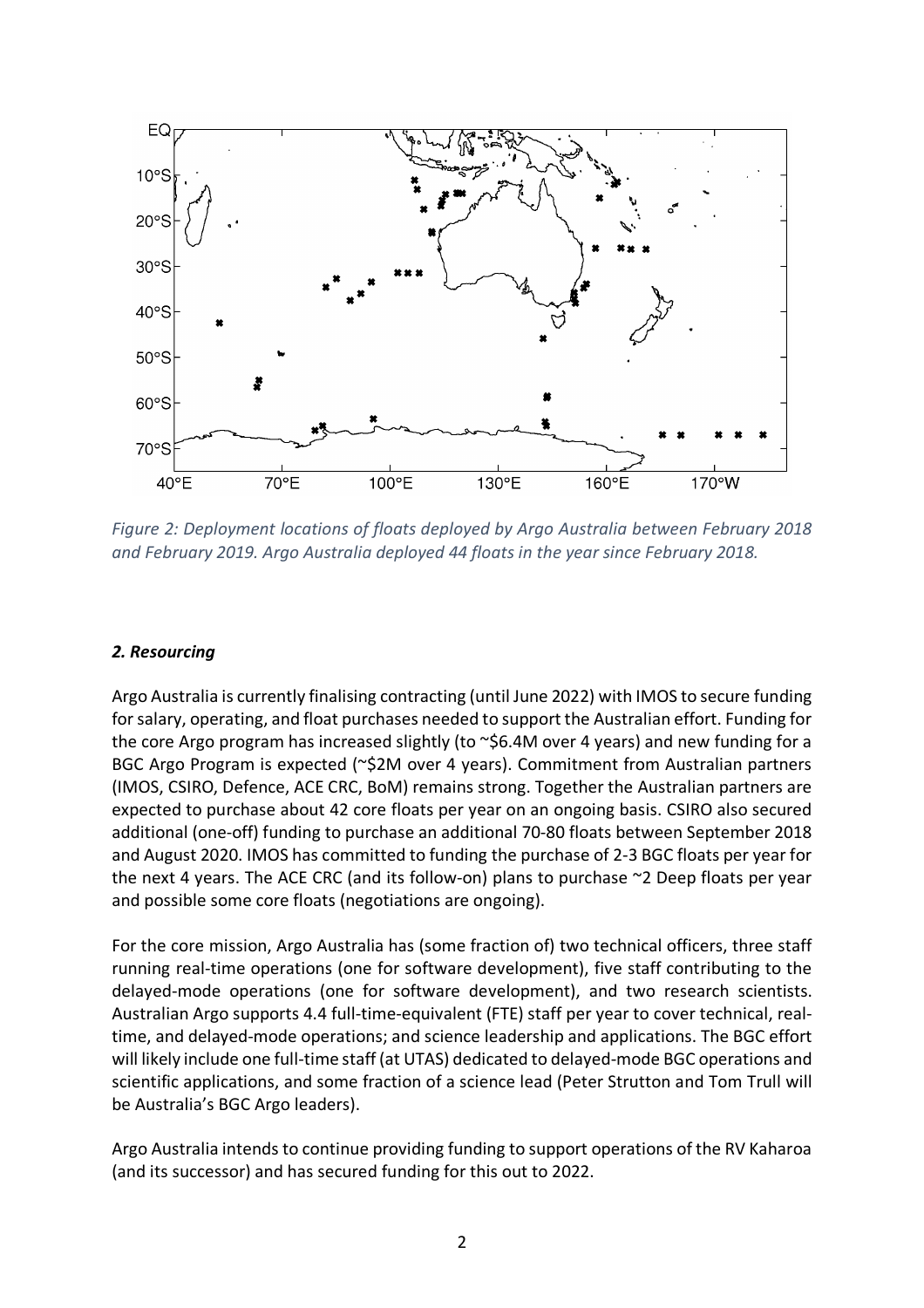#### **3. Summary of Deployment plans**

For the remainder of 2019, Argo Australia intends to deploy 89 core floats and 3 BGC floats between April 2019 and January 2020. Approximate locations are denoted in Figure 3. This include 41 floats in the Pacific Ocean (Coral Sea, Tasman Sea, and east of New Zealand – including 3 BGC floats), 16 floats in the Indian Ocean (north of 39S), 27 floats in the Indian Ocean sector of the Southern Ocean (south of 39S, and west of 115E), and 8 floats in the Southern Ocean, south of Australia.



## **4. Summary of national research and operational uses**

Argo data are used operationally to underpin Australia's short-range ocean forecast system (OceanMAPS; www.bom.gov.au/oceanography/forecasts/) and seasonal prediction systems (POAMA; www.bom.gov.au/climate/ocean/outlooks/). Science applications include the investigation of decadal prediction, many climate applications (e.g., ocean heat content estimates), and some studies into eddy variability around Australia (e.g., Tasman Sea and Great Australian Bight).